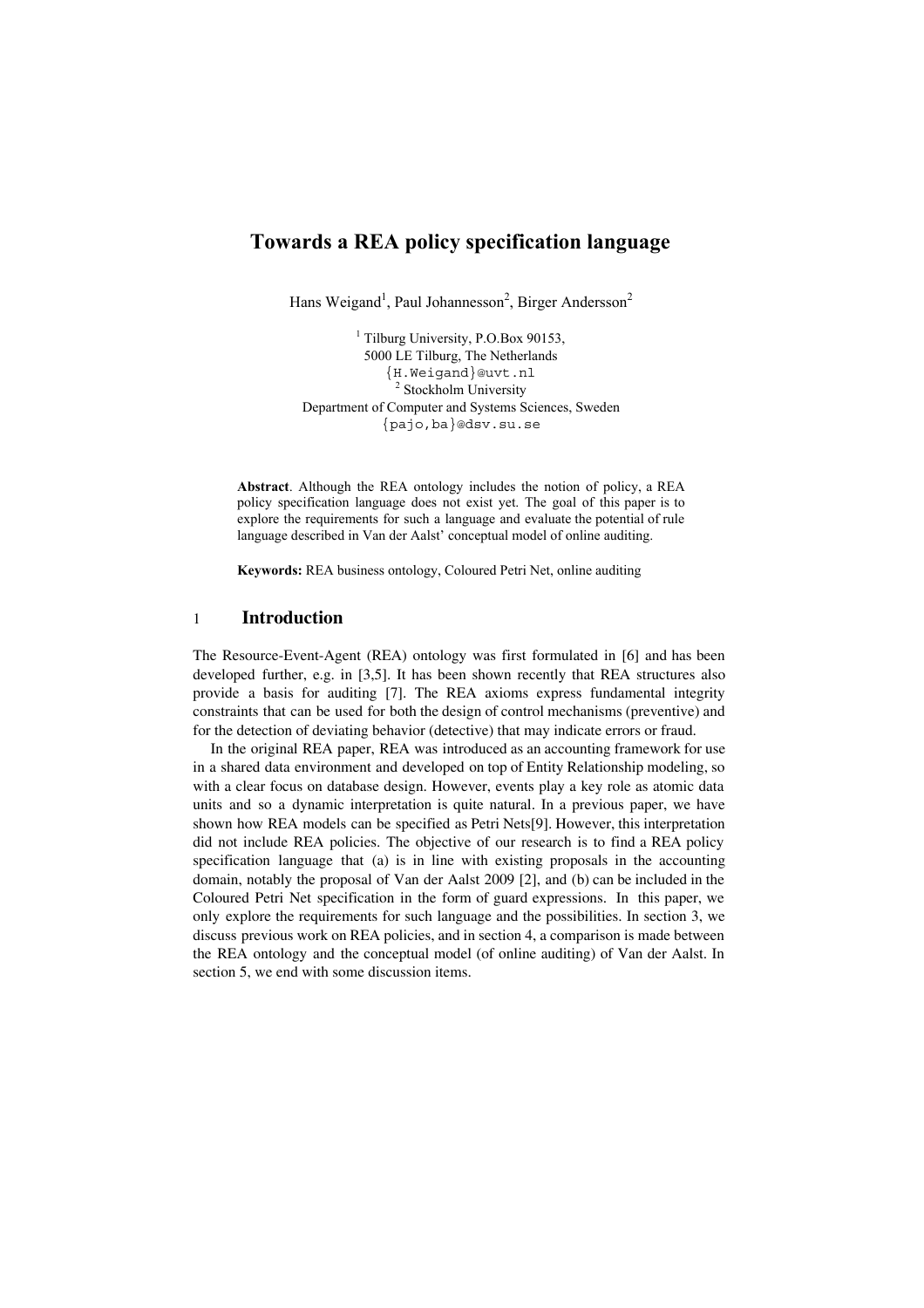# **2. REA Policy language**

The Business Rules Group (2000) defines a policy as ''a general statement of direction for an enterprise.'' [3] define a ''policy'' as a "description of economic phenomena that could, should, or must occur". Geerts and McCarthy distinguish among the following three types of policy definitions: knowledge-intensive descriptions, validation rules, and target descriptions.

- A *knowledge-intensive description* defines characteristics of a concept that apply to a group of objects. Such characteristics can take the form of a policy definition: e.g., "the price of product  $X$  is  $$5$ "
- A *validation rule* represents permissible values, typically for preventive controls. For instance, the payment amount must be less than \$1000, unless it is authorized.
- *Target descriptions* provide benchmarks regarding economic phenomena, and they can take at least two different forms: standards and budgets. Generally, *standards* are specifications to be followed, for example: ''How much raw material does it take to manufacture a bike?'' *Budgets* are described as quantified performance measures most often related to a specific time period such as ''How many cars do we expect to sell in the second quarter of 2006?''

In their article, Geerts & McCarthy have introduced a policy layer and typification to make policy descriptions possible. However, they do not provide a policy specification language. Taking the same classification as a starting point, the REA Petri Net formalization offers the following possibilities to implement these policies:

*Target descriptions* are annotated to the value chain, as sketched in the previous paper[9]. The coefficients [4] state that for the production of X liter of beer, you need Y liter of water etc. This kind of data is based on benchmarks and historical data. Although based on historical data, they coefficients have a normative value. They can be used in Material Planning, and auditors can use them as equations that relate the physical flows in the enterprise. Material deviations can occur, depending on the kind of process, but should be explained. In REA, these equations are a quantification of the duality constraints. Therefore, we call them duality equations. In a Petri Net model, the equations can be coded as CPN guard expressions. Two kinds of usage can be distinguished. The guard expressions can be used in *simulation* to execute the effect (units consumed, units produced) of events. In an *operational* Petri Net based system, actual values may deviate from the norms. The guard is not restrictive but takes a role of producing an expected inflow/outflow. Hence, deviations are immediately visible. These deviations can be used in the validation rules, in such a way, that too large deviations are not permitted and the transaction is blocked.

*Budgets* should not be viewed as isolated objects but as part of the management cycle [8] and influencing managerial action. Managers, on different levels, formulate goals and from there derive interventions such as hiring personnel. For this reason, we do not try to specify budgets in the REA Petri Net that we have so far. However, we foresee a

2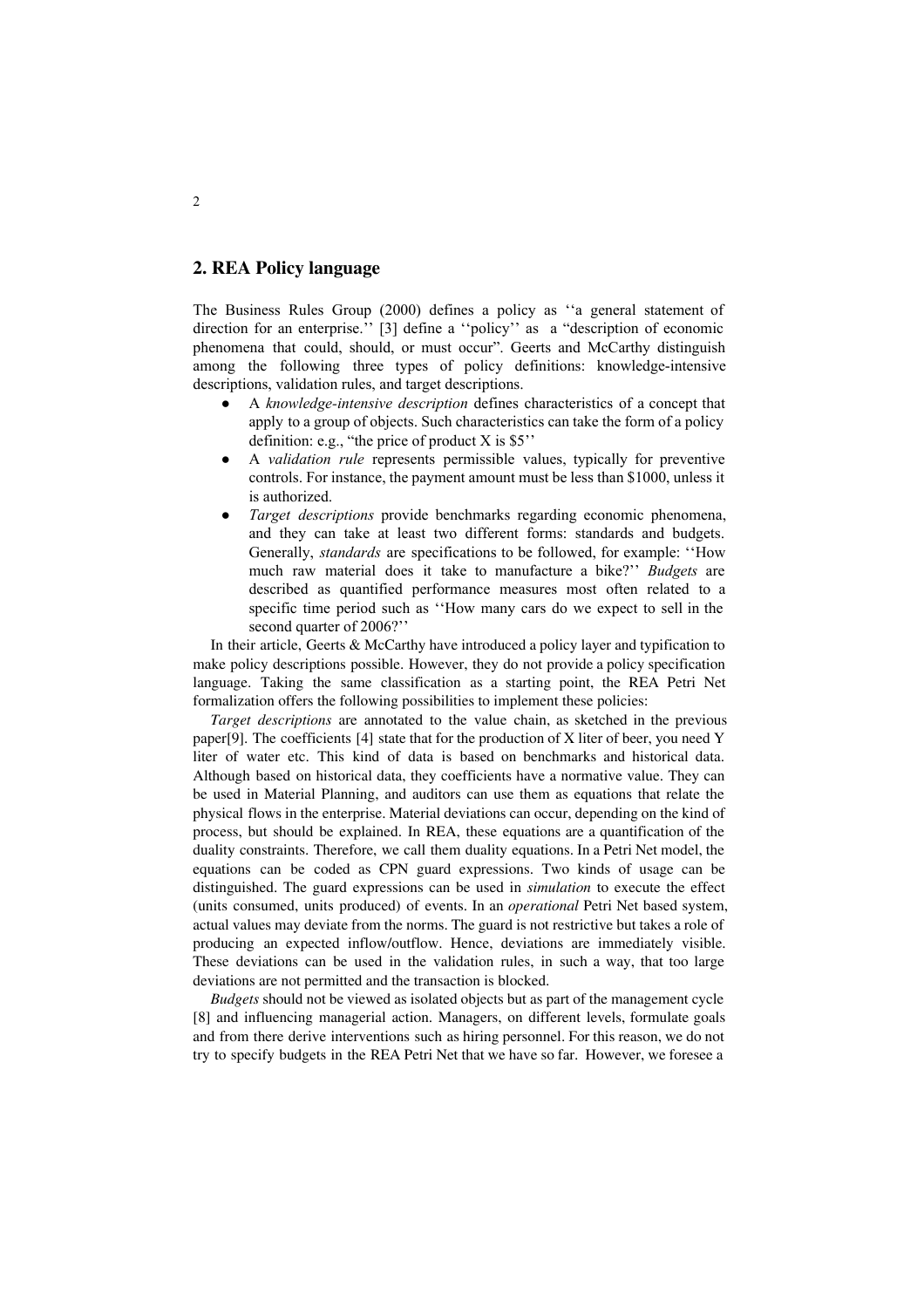situation where an operational REA Petri Net is integrated in a simulation environment that allows the user to specify goals and that can analyze the consequences (feasibility) of these goals using the Petri Net simulation.

*Validation rules* can be translated into CPN guard expressions, but some remarks are due. Validation rules that apply to data values, e.g. the date field must be filled in, are considered not to be in the scope of REA as a business ontology that focuses on economic events. Most relevant validation rules refer to *authorizations*, so the natural place is to include them in the agency layer [ref] . Their specification is based on authorizations as token objects and guard expressions that inspect these authorizations. Basically, the structure that we propose is that the guard includes the call of an *authorized* function that checks the rules such as they are specified in the authorization token.

*Knowledge-intensive descriptions* characterize a group of objects. This category of policy requires more discussion. What is included here and what not? Is any group description a policy? Assuming that we want to keep the REA economic perspective, only those descriptions should be included that have an economic aspect. Price is an obvious example, However, price is not limited to groups, but can be specific for one transaction. There are list prices and actual prices, and prices can change. So price is not just an attribute, but should be seen as part of a statement, e.g. a quotation (a commitment).



**Fig 1** Conceptual model of online auditing (Van der Aalst [2])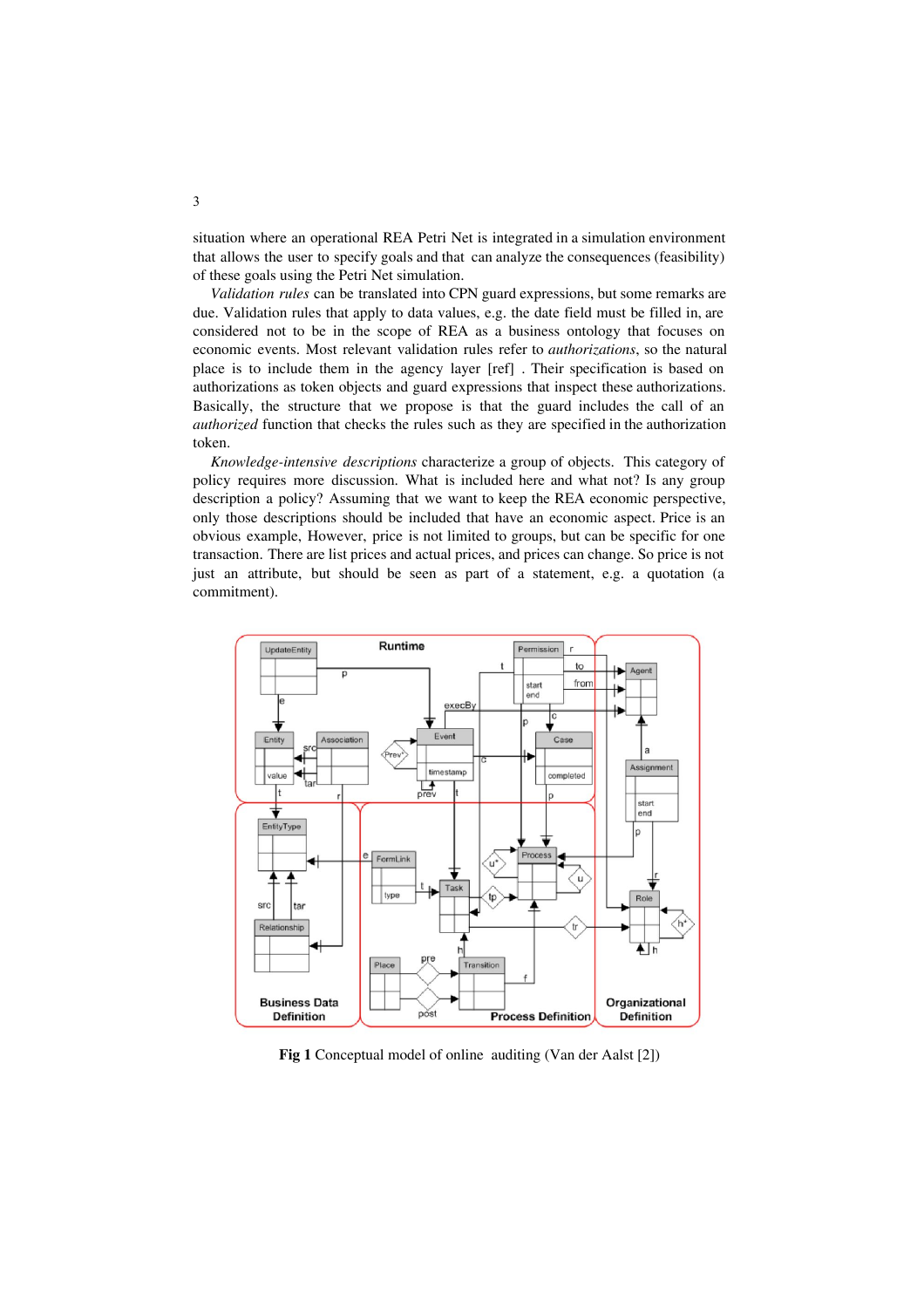# **3 An online auditing conceptual model**

One purpose of policy specification is to ensure that an enterprise operates according to rules and policies. From an auditing perspective, such a control structure is required in order to generate reliable information about the enterprise. Auditors typically check which internal control mechanisms have been defined and whether they are effectively in place. For that reason, it is interesting to look at earlier work on policy specification languages in auditing, more in particular, the work of Van der Aalst [1,2] on online auditing. This article presents a conceptual model of business processes and then identifies a couple of auditing patterns. The conceptual model is redrawn in fig. 1.

We compare this model with the REA ontology. At a first glance, it is easy to recognize the REA concepts agent (in the organizational definition), event (run time) and resource (entity in run time), but there are some subtle differences and it is also clear that the conceptual model contains a lot of information not covered by core REA, in particular the process definition part. In the organizational definition, a distinction is made between agents (e.g. Ron Ross) and roles (e.g. sales clerk), corresponding to agents and agent types in REA, and there is a hierarchy relationship (h) corresponding to the responsibility relationship in REA. Agents execute events. Events and entities are related via the UpdateEntity relationship. We note a small deviation from REA: the UpdateEntity logs represent the stockflow events in REA, and Event is something of a bigger granularity. It could be a duality in REA, but clearly the Event does not have duality semantics. The concepts in Business Data Definition and Process Definition are all on the REA policy (type) level. The conceptual model has a clear bias towards control flow specification which is absent from the REA ontology. Roughly spoken, this lack is compensated in REA by the notions of commitments and the duality relationships that also induce a certain ordering of events, but not on the basis of control flow but on intrinsic reasons. Finally, it must be observed that the conceptual model contains permissions in the run time model that give agents permission to perform a task, for some period of time. Authorizations can be specified in REA at the policy level (although so far it is not made explicit how this is done); but here they are at the run time level. However, note that this permission does not cover all authorizations; an agent is also authorized to execute an action if he is assigned to the right role (his role is related to the task – type level). The permission is for specific agents.

Summarizing, we can say that REA models can be mapped to the conceptual model (also commitments, they can also be mapped to entities) although some of the semantics is lost. On the other hand, the conceptual model contains a couple of concepts that cannot be represented directly in REA – in particular, the control flow specification and run-time permissions.

The conceptual model defines a business rule language. Using first-order logic, the business rule language uses predicates for concepts. First-order logic is very expressive, but from an auditing perspective, not all expressiveness is needed. Van